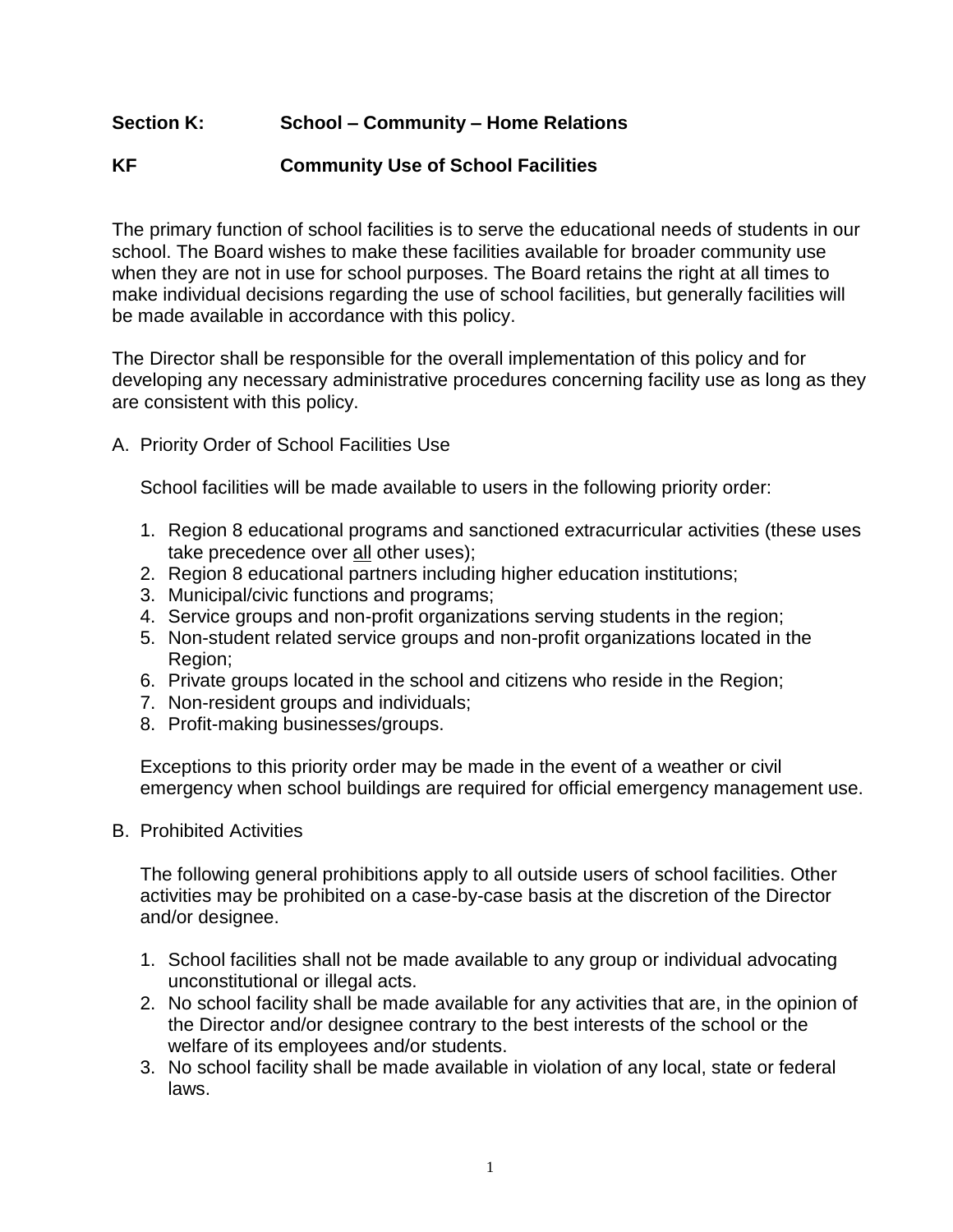- 4. No school facility shall be made available for any purpose that may present a risk of damage to school buildings, grounds or equipment.
- 5. Possession or consumption of alcohol or illegal drugs on school property is prohibited.
- 6. Use of tobacco products, e-cigarettes and vaporizers are prohibited on school property.
- 7. No animals allowed on school property except as permitted by law and in accordance with Board policy.
- C. Conditions of Use

The following general conditions apply to all outside users of school facilities. Any additional conditions applicable to particular facilities will be provided at the time of application for facility use.

- 1. The school assumes no liability for any damage or loss to non-school property resulting from the use of school facilities.
- 2. Proof of liability insurance may be required, depending upon the particular use up to a minimum amount of \$1,000,000 and Region 8 must be listed on the Certificate as Additional Insured.
- 3. Applicants must complete a facility use application and agreement which contains a release and indemnity provision and comply with all administrative procedures for reserving school facilities.
- 4. Organizations and groups must designate a specific person responsible for the event. The person responsible for the event must be over the age of 21.
- 5. Facilities must be used only for the approved purpose.
- 6. Any event advertising must make clear that the event is not school sponsored.
- 7. Users must comply with all life safety code requirements and school safety rules.
- 8. All Board policies, procedures and school rules remain in effect during any facility use.
- 9. The Director and/or designee reserves the right to require that school personnel (such as custodians, kitchen staff or others) be present during an event. Any such costs shall be borne by the user.
- 10.Users are responsible for maintaining appropriate supervision, order and security during the event. The Director and/or designee reserve the right to require that security or police personnel are present during an event. Any such costs shall be borne by the user.
- 11.Authorized school staff shall retain the right to access all school facilities during all events.
- 12.All facilities and equipment must be left in the condition in which they were received. The user shall be responsible for any clean-up and/or equipment repair or replacement costs incurred as a result of the facility use.
- 13.Events held on school days shall require all participants to be properly identified with visitor badges.
- 14.No group may exceed maximum room capacity when using the facility.